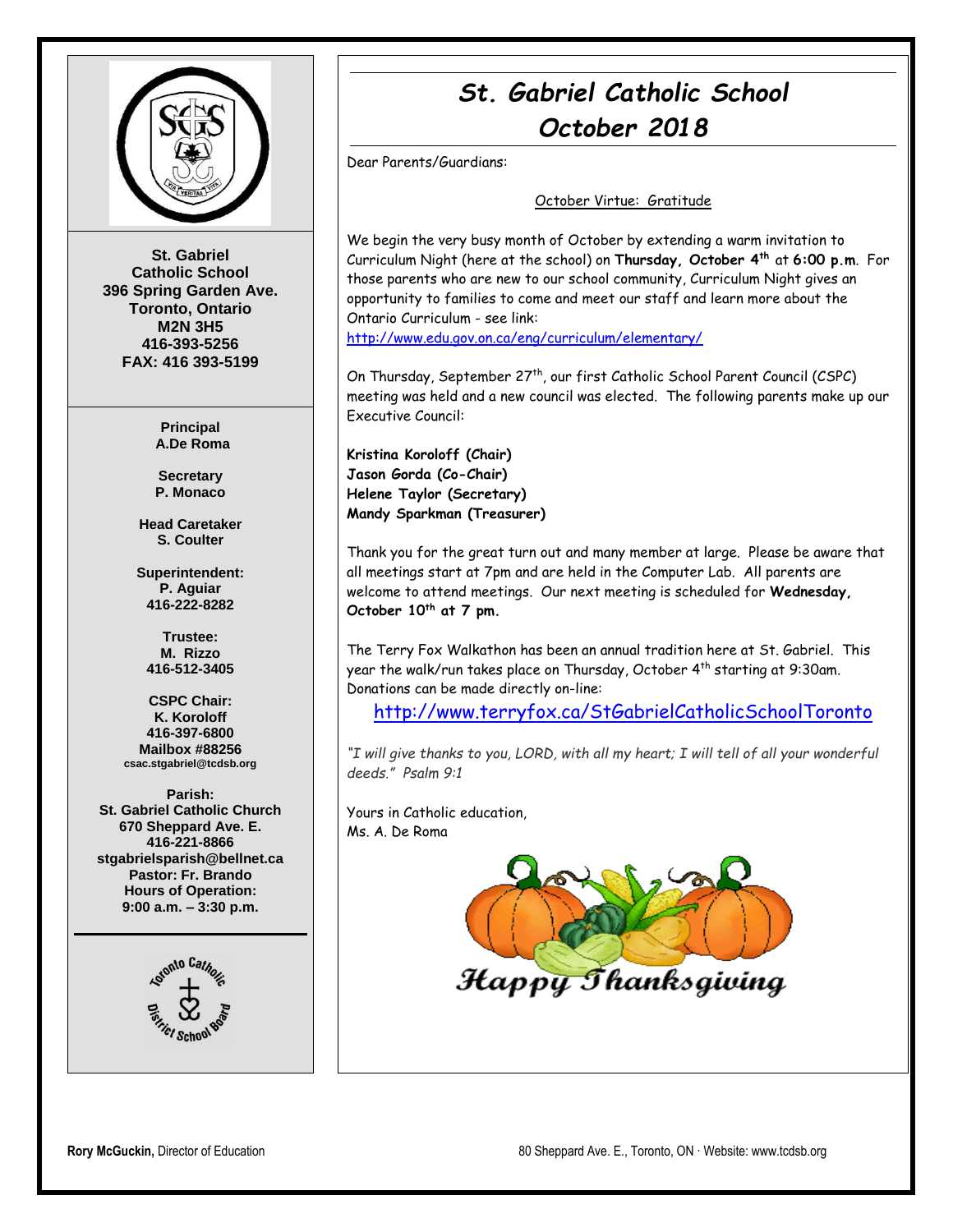#### **LITURGICAL CELEBRATIONS 2018-2019**



### **MONTHLY SCHOOL MASSES**

**Thursday, September 27 th at 1:15 p.m. Mass of the Holy Spirit for Students Friday, October 12 th at 1:15 p.m. Thanksgiving Thursday, December 20th at 7:00 p.m. Family Advent Mass Thursday, January 24th at 1:15p.m. New Year Thursday, February 21th at 1:15 p.m. Feast of St. Gabriel Thursday, April 25th at 1:15 p.m. Easter Mass Wednesday June 26 th - Mass on the Grass @ 10:00am**

### **LITURGY CELEBRATIONS at St. Gabriel School**

**Remembrance Day Service – Friday, Nov. 9th at 10:00am (at school)**

**Ash Wednesday – Wed. March 6th at 10:00am (at school)**

**Stations of the Cross – Holy Thursday, April 18th (at school)** 

**Confirmation – Sunday, June 9th @ 3pm First Communion – Sunday, May 26 th @ 3pm Graduation – Friday, June 21st @ 6:30pm** 

### **ST. GABRIEL'S MASS TIMES AND YOUTH CHOIR**

St. Gabriel's Parish mass times: Saturday 4:30 Sunday 8:30, 10:30, 12:30

### **MONTHLY VIRTUES**

Monthly Virtues are celebrated by all TCDSB's schools. Throughout the year we will be recognizing students each month by honouring those students who have demonstrated the virtue of the month through their words and actions.

# **September – Hospitality**

October – Gratitude November – Peace December – Charity January – Courage February – Love March – Forgiveness April – Justice May – Compassion June – Faithfulness

The following students were recognized for their demonstration of **hospitality** … "whatever you did for one of the least of these brothers and sisters of mine, you did for me." Matthew 25:40

- Kirian Nju
- Alice Chung
- Giancarlo Lazzaro
- Sofia Reyes
- Yesung Kim
- Daniel Mir Yazdi
- Domenico Perruzza
- Andrei Ganon
- Brendan Chan
- Fernando Cordova
- Mark Viado
- Kris Kwak
- William Cha
- Matthew Smith
- Angelina O'Brien
- Peter Paolitto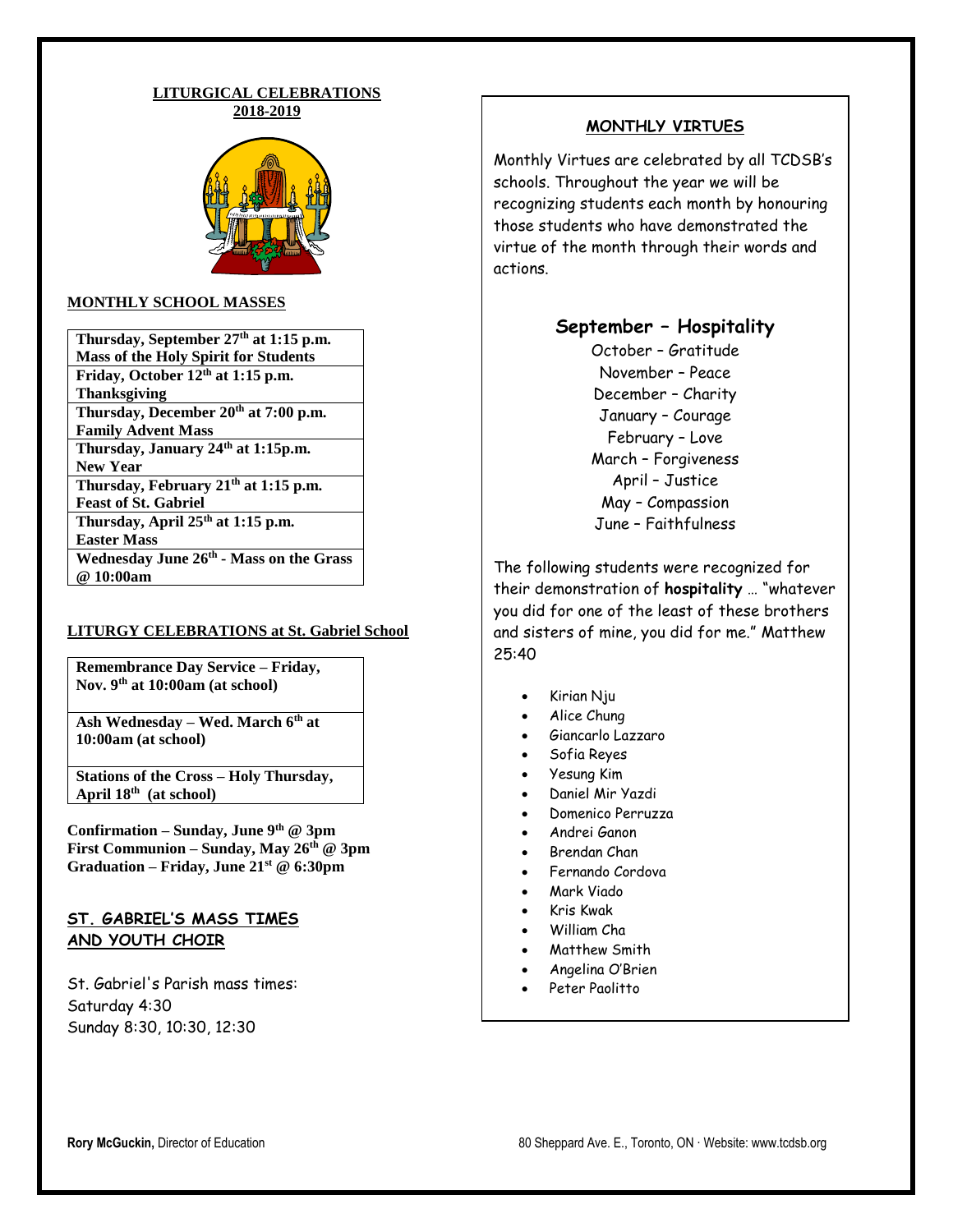# **ST. GABRIEL SCHOOL HOURS 2018-2019 SCHOOL YEAR**

**Start of School Day**: 9:00 a.m. **Morning Recess:** 10:42 a.m. to 10:57 a.m. **Lunch Hour**: **11:45 p.m. to 12:45 p.m. Afternoon Recess:** 2:10 p.m. to 2:25 p.m. **Dismissal:** 3:30 p.m.

### **SAFE SCHOOL ARRIVAL PROGRAM**

Please leave a message by calling the school at **416- 393-5256** when your child will be absent or late. Please make sure that all students who arrive late check in at the front office.

### **NUTRITION PROGRAM NEWS**

Our nutrition program is up and running. We are very fortunate to have funding through Toronto Public Health and the Angel Foundation for Learning. The program also runs on donations from our families. A separate letter and donation form will be sent shortly. Please consider donating to this very worthy program.

### **NUTRITION PROGRAM Volunteers Needed!**

Thank you to all the volunteers who have helped in the past. Please consider volunteering your time this year as well. Please visit the nutrition coordinator or the main office if you are available to assist.



### **Sport Dates for St. Gabriel**

**Cross Country**

| <b>DATES</b>                            | <b>LOCATION</b>   |
|-----------------------------------------|-------------------|
| Divisional: - Week of October 9         | <b>Earl Bales</b> |
|                                         | Park              |
| Regional: - Wednesday, October 17       | <b>Earl Bales</b> |
|                                         | Park              |
| City Championship:- Tuesday, October 23 | <b>Earl Bales</b> |
|                                         | Park              |

**Intermediate Volleyball**

| <b>DATES</b>                   | <b>LOCATION</b> |
|--------------------------------|-----------------|
| <b>Divisionals</b>             | TBD             |
| Boys - Tuesday, November 6     |                 |
| Girls - Thursday, November 8   |                 |
| <b>Regionals</b>               | TBD             |
| Boys - Tuesday, November 13    |                 |
| Girls - Wednesday, November 15 |                 |
| City                           | ТВА             |
| Boys - Thursday, November 22   |                 |
| Girls - Friday, November 23    |                 |

**Junior Volleyball**

| <b>DATES</b>                 | <b>LOCATION</b> |
|------------------------------|-----------------|
| Boys - Tuesday, January 22   | TBD             |
| Girls - Thursday, January 24 | TBD             |

**Intermediate Basketball**

| <b>DATES</b>                        | <b>LOCATION</b> |
|-------------------------------------|-----------------|
| <b>Divisionals</b>                  | <b>TBD</b>      |
| <b>Boys - Tuesday February 12</b>   |                 |
| Girls - Wednesday, February 13      |                 |
| <b>Regionals</b>                    | <b>TBD</b>      |
| Boys - Tuesday, February 19         |                 |
| Girls - Wednesday, February 20      |                 |
| <b>City Quarter and Semi Finals</b> |                 |
| Boys & Girls - Tuesday, February 26 |                 |
| <b>City Championship</b>            |                 |
| Boys & Girls - Friday, March 1      |                 |

**Junior Soccer**

|                            | <b>DATES</b> |
|----------------------------|--------------|
| Boys - Tuesday, April 9    |              |
| Girls - Thursday, April 11 |              |

**Track and Field**

| <b>DATES</b>                      | <b>LOCATION</b>        |
|-----------------------------------|------------------------|
| Divisional: - Week of May 6 - 10  | <b>York University</b> |
| Regional: - Week of May 13 - 17   | <b>York University</b> |
| City Championship: - May 19 to 20 | <b>Varsity Stadium</b> |

**Intermediate Soccer**

| <b>DATES</b>                        | <b>LOCATION</b>   |
|-------------------------------------|-------------------|
| <b>Divisionals</b>                  | TBD               |
| Boys - Tuesday, June 4              |                   |
| Girls - Wednesday, June 5           |                   |
| <b>Regionals</b>                    | TBD               |
| Boys & Girls - Tuesday, June 11     |                   |
|                                     |                   |
| <b>City Quarter and Semi Finals</b> | <b>Centennial</b> |
| Boys & Girls - Friday, June 14      | <b>Stadium</b>    |
| <b>City Championship</b>            | Centennial        |
| Boys & Girls - Thursday, June 18    | <b>Stadium</b>    |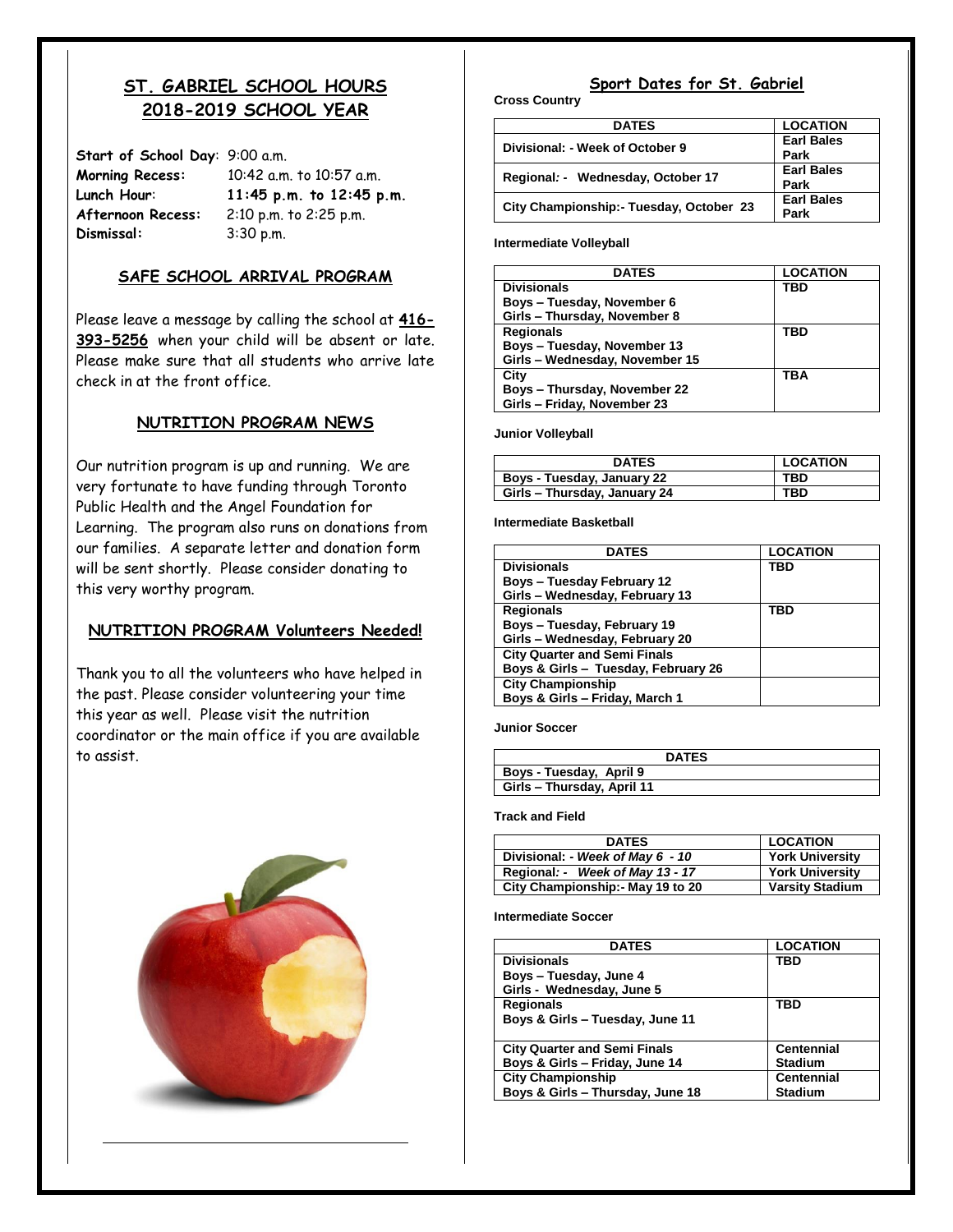## **TORONTO CATHOLIC DISTRICT SCHOOL BOARD TRUSTEES 2018-2019**

#### **Wards**

| 1.                   | Joseph Martino 416-512-3401          |              |
|----------------------|--------------------------------------|--------------|
| 2.                   | Ann Andrachuk 416-512-3402           |              |
| 3.                   | Sal Piccininni 416-512-3403          |              |
| 4.                   | Patrizia Bottoni 416-512-3404        |              |
| 5.                   | Maria Rizzo, Vice-Chair 416-512-3405 |              |
| 6.                   | <b>Frank D'Amico</b>                 | 416-512-3406 |
| 7.                   | <b>Michael Del Grande</b>            | 416-512-3407 |
| 8.                   | <b>Garry Tanuan</b>                  | 416-512-3408 |
| 9.                   | <b>Jo-Ann Davis</b>                  | 416-512-3409 |
| 10 <sub>1</sub>      | Barbara Poplawski,                   |              |
| Chair                |                                      | 416-512-3410 |
| 11.                  | Angela Kennedy                       | 416-512-3411 |
| 12.                  | <b>Nancy Crawford</b>                | 416-512-3412 |
| <b>Taylor Dallin</b> |                                      |              |
|                      | <b>Student Trustee</b>               | 416-512-3413 |
| Joel Ndongmi         |                                      |              |
|                      | <b>Student Trustee</b>               | 416-512-3417 |
|                      |                                      |              |

Parking at St. Gabriel

Please be aware that parking in the 'drop off' zone is not permitted. We kindly ask parents to drop off their children by stopping and letting children out of the car. Ms. De Roma has been monitoring the drop off zone and I want to avoid any accidents from occurring. We have also asked older students to accompany younger students to their appropriate yards. If you wish to come into the school yard with your child, then please park on Clairtrell Rd. or Spring Garden Ave. Alternatively, parking on Hollywood Ave. and walking in through the path is also a good option but be aware that Hollywood PS starts at 8:30am and the street can be congested before 8:30am. Please do not park in the staff parking before 8:45am, as staff members are finding it difficult to find parking.



**International Languages (Elementary) Program Update: October, 2018** 

**International Languages Parent Survey**

**On July 12th, the Board of Trustees of the TCDSB approved a motion to survey parents in all TCDSB elementary schools to determine whether parents wish to continue or initiate an International Languages (Elementary) program at their child's school.** 

**Surveys will be sent home with the progress report the week of November 12th, with the only or oldest child in each family. Families are asked to complete one survey per family and submit it to the school principal by November 27, 2018. Should parents wish to have a translated version to assist with the completion of the English survey, they are asked to request a copy from the school principal or a special web page will be set up with translated versions of the survey. Translations will be available in the following languages: Spanish, Portuguese, Ukrainian, Arabic, Filipino, Chinese (Simplified and Traditional) Tamil, and Italian.** 

**To ensure that results reflect the school community, surveys will be coded to ensure reliability, as well as, surveys from 67% of all families in the school must be completed and returned in order for the results to be considered viable. In the current schools that offer International Languages within the five hour school day, in order to determine if the program is to be continued using the Board approved model, or to move the IL program to an alternative model, the majority of 51% should be attained for the preferred selection.**